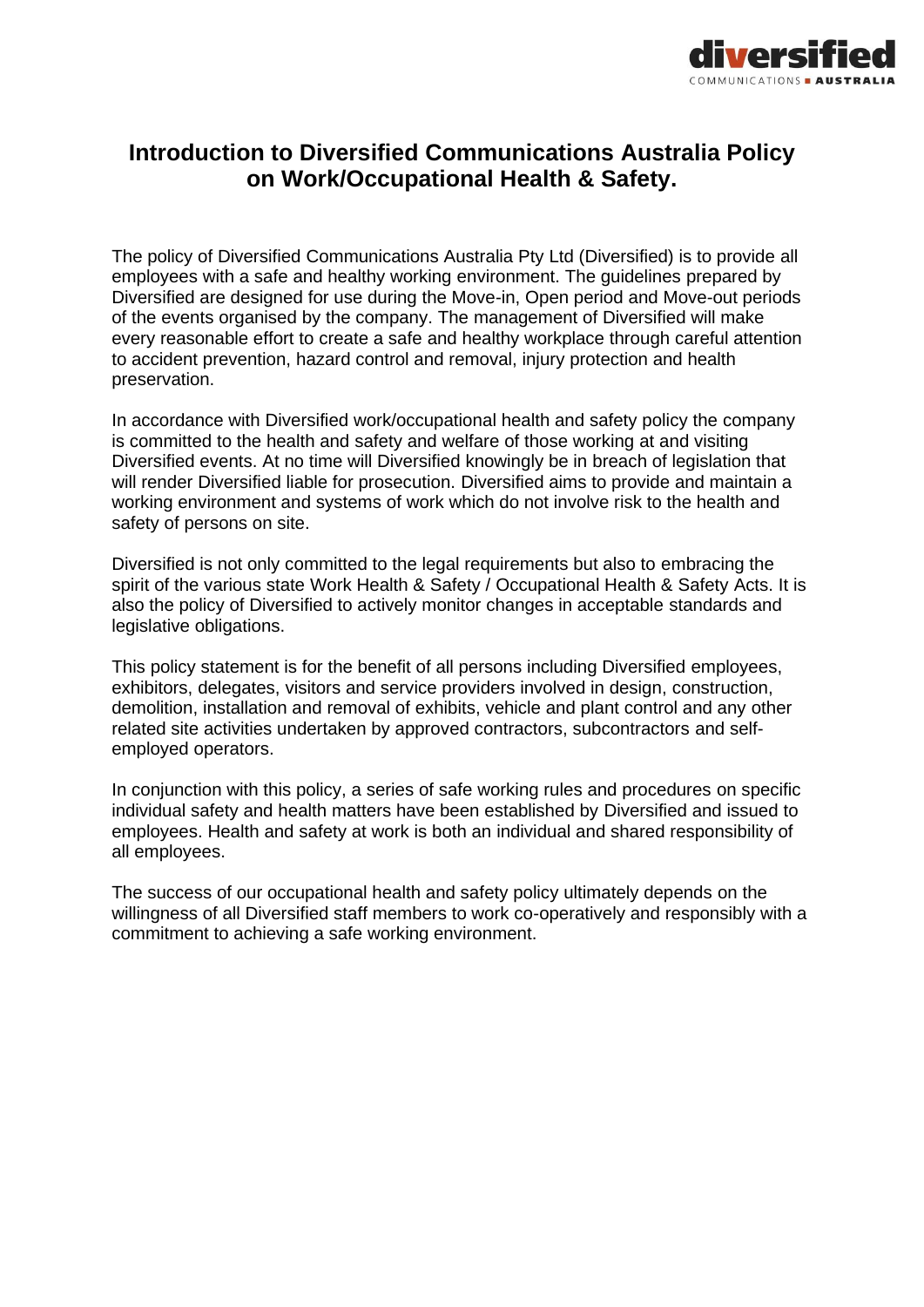

# **Diversified Communications Australia Pty Ltd Occupational Health and Safety Policy**

## **Section A: General Statement of Policy**

The company is committed to the provision and maintenance of safe and healthy working conditions both at its own office premises and elsewhere for staff employed by the company and for contractors, exhibitors and visitors. It is also committed to ensure compliance with all statutory requirements and codes of practice. In accordance with its duty under the various State occupational health and safety Acts the company has produced the following statement of policy in respect of occupational health and safety at premises controlled by third parties.

Please see below the list the acts applicable to the states of Australia. Where this document refers to the OH&S Act it applies to the state Act where the event is being held:

| NSW:            | Model Work Health & Safety Act 2012                                          |
|-----------------|------------------------------------------------------------------------------|
| VIC:            | <b>Occupational Health &amp; Safety Act 2004</b>                             |
| QLD:            | Model Work Health & Safety Act 2012                                          |
| SA:             | Model Work Health & Safety Act 2012                                          |
| WA:             | <b>Occupational Safety &amp; Health Act 1984</b>                             |
| NT:             | Model Work Health & Safety Act 2012                                          |
| TAS:            | Model Work Health & Safety Act 2012                                          |
| ACT:            | Model Work Health & Safety Act 2012                                          |
| <b>FEDERAL:</b> | Work Health and Safety (Transitional and Consequential Provisions) Act 2011) |

The company has introduced procedures for working with venue operators, independent contractors and exhibitors/delegates. Their purpose is to ensure awareness of their responsibility for occupational health, safety and welfare of all employees whose duties involve working with any particular event organised by Diversified Communications at any external site.

The company will liaise with venue owners, contractors and exhibitors/delegates so far as is reasonably practicable, to ensure particular attention is paid to:

- 1. The provision and maintenance of plant and systems of work that are safe and healthy for all staff and contractors employed at a show, supplied by the venue or professional companies.
- 2. Arrangements for ensuring safety and absence of risks to health in connection with the use, handling, storage and transport of articles and substances, or in accordance with venue rules and regulations.
- 3. The provision of information, instruction, training and supervision, to ensure the health and safety at work of employees and others at a staff meeting prior to any event.
- 4. Maintaining the venue in a safe condition in accordance with guidance and rules and regulations by the venue.
- 5. The provision of a safe means of access to and exit from the venue.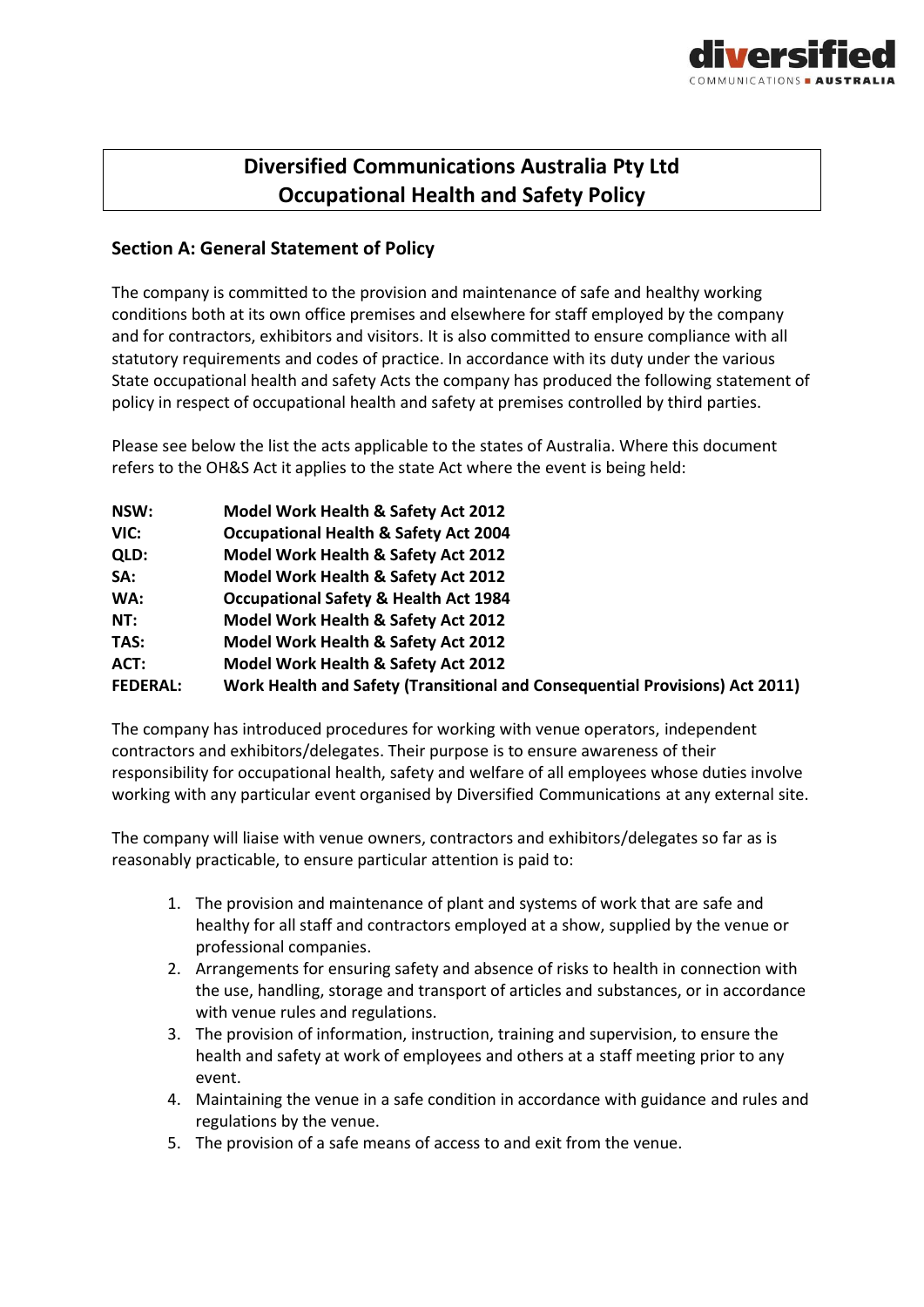

- 6. The maintenance of a working environment that is safe, without risk to health and safety and provides adequate facilities and arrangements for welfare at work.
- 7. The provision of safety equipment and clothing to provide protection from injury.
- 8. Arrangements for ensuring that visitors, and persons who are not employed by the company or by the venue owner, independent contractor or exhibitors, but who may be affected by the activities of them, are not exposed to risks to their health and safety.
- 9. Arrangement for consultation with employees and with venue owners, contractors, exhibitors/delegates and other professional bodies periodically to ascertain what measures should be taken to increase awareness of occupational health and safety and to ensure that all necessary measures are taken to make this policy effective.

### **Section B: Organisation and Responsibilities within Diversified Communications.**

#### **1. Executive**

The Managing Director representing the Diversified Communications Board of Directors has overall responsibility for safety in the company, whether on or off-site and will monitor the company's safety policies on a regular basis. The responsibilities include keeping a watching brief on changing safety legislation and the investigation of accidents at external venues. The Board will also ensure that sufficient resources are available to provide any health and safety equipment, clothing, information and training for employees of the company whose duties include working at external venues in order (as far as is reasonably practicable) to achieve and maintain a high standard of safety proficiency both on and off-site.

#### **2. Responsibility for Venues**

Diversified Communications will:

- a) when making arrangements to hire a venue the company has not used before, carry out a full occupational health and safety inspection of the site;
- b) prepare a written assessment of the health and safety risks of new and existing sites following the inspection;
- c) re-inspect sites the company has previously hired, on an annual basis, updating the written assessment where appropriate;
- d) inform the operations/events manager of particular occupational health & safety requirements of individual sites and of any changes in procedures introduced.
- e) prepare risk assessments on each individual event to conform to venue standards and all Worksafe Acts and regulations.

#### **3. Operations/Event Manager**

The Operations/Event Manager, whether directly employed or freelance, will be responsible for liaising on site with venue owners, contractors and exhibitors/delegates regarding occupational health and safety. The Operations/Event Manager will:

a) ensure all company staff, exhibitors and contractor's representatives know the whereabouts of the venue's medical centre and first aid boxes and understand the venue's fire and emergency procedures;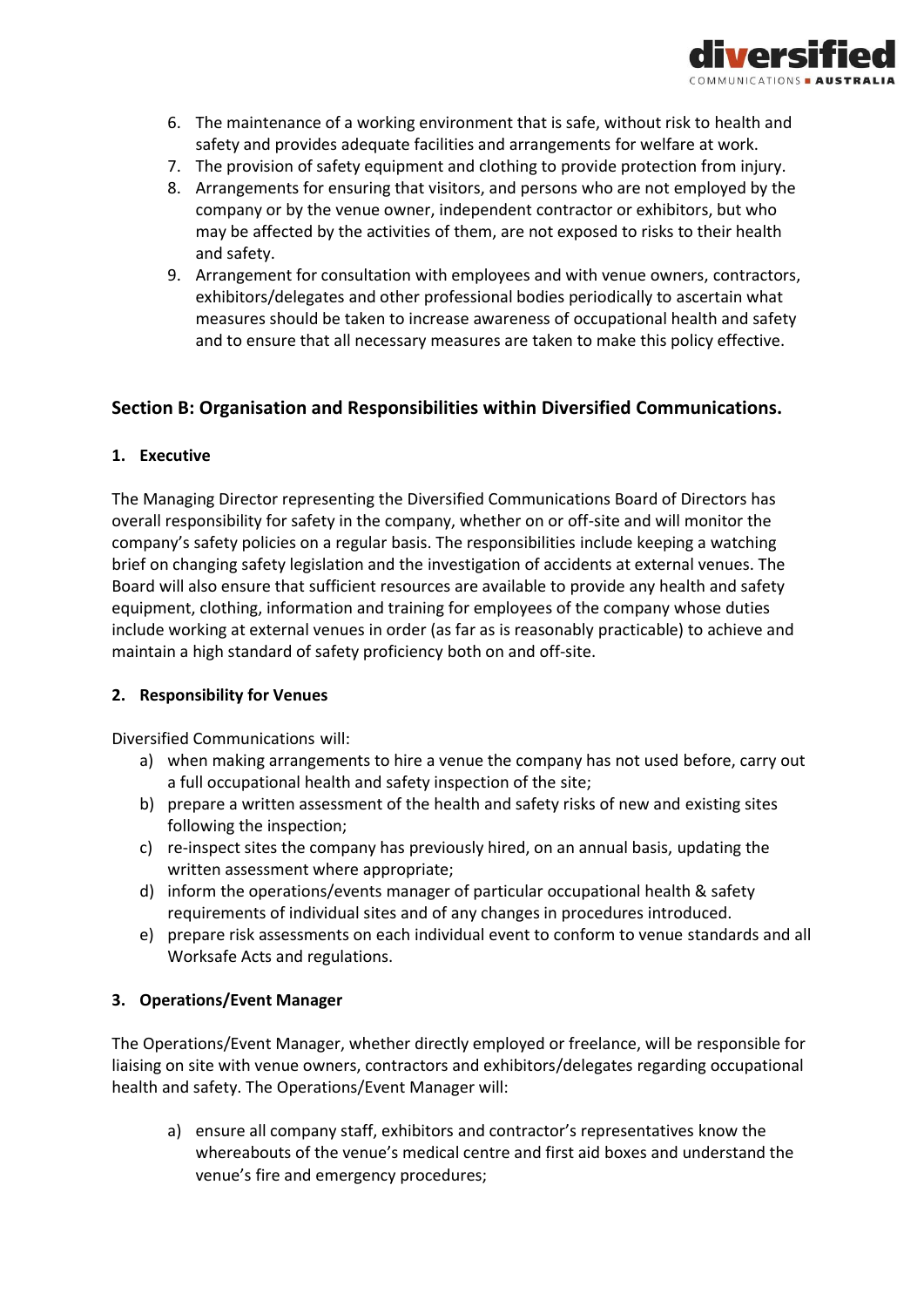

- b) ensure all company staff, exhibitors and contractors are aware of this occupational health and safety policy;
- c) investigate all accidents on site with the assistance of venue staff and the Show Manager or in their absence the Managing Director with a view to prevention. Investigation and relevant reports will be passed onto the venue security manager;
- d) ensure good housekeeping standards are applied;
- e) oversee the inspection and maintenance of company equipment and facilities and those provided by the venue owner, by independent contractors and exhibitors such as lighting, passageways, fire alarms, fire escapes, fire extinguishers and first aid boxes with assistance of the occupational health & safety officer;
- f) together with event security, the venue occupational health & safety officer, independent contractors and exhibitors, inspect and ensure that equipment and facilities such as lighting, passageways, fire alarms, fire escapes, fire extinguishers and first aid boxes are maintained safely and monitor work practices on a regular basis throughout build up, open days and breakdown.

### **4. Reporting Accidents & Near Miss**

- a) In the event of an accident causing injury, ensure that the injured person is being cared for and send immediately for the Operations/Events Manager and venue occupational health and safety officer and for assistance from the event security staff who are qualified first aid personnel. Ensuring that the injured person is not moved.
- b) Report the full details to the venue occupational health & safety officer and the operations manager who will ensure the incident is recorded in the accident book for the site and for the company. The accident will be reported to the inspecting authority where necessary.
- c) Any "near miss" incident that occurs should also be reported to the Operations/Events Manager who will be responsible for making a full report to the Head of Operations or in their absence The Managing Director.
- d) All accidents will be investigated by the operations/events manager, venue occupational health & safety officer, event security and with a representative of an independent contractor or exhibitor/delegate if appropriate, will pass on all reports to the venue. A report will be made to the board and to any other interested parties who will ensure that appropriate action is taken to prevent recurrence.

## **Section C: Occupational Health & Safety Acts (various)**

Diversified Communications assume their responsibilities in accordance with the various state Work Health & Safety / Occupational Health and Safety Acts and it is vital that exhibitors/delegates and their contractors do the same. The move-in, open period and Moveout are covered by these and other mandatory requirements covering the various state acts in relations to equipment, building control, construction safety, employee regulations, dangerous goods, preventions of fall and local authority regulations.

Further to this we ask that exhibitors and contractors follow national WHS / OHS standards and codes of practice as outlined at the end of this document.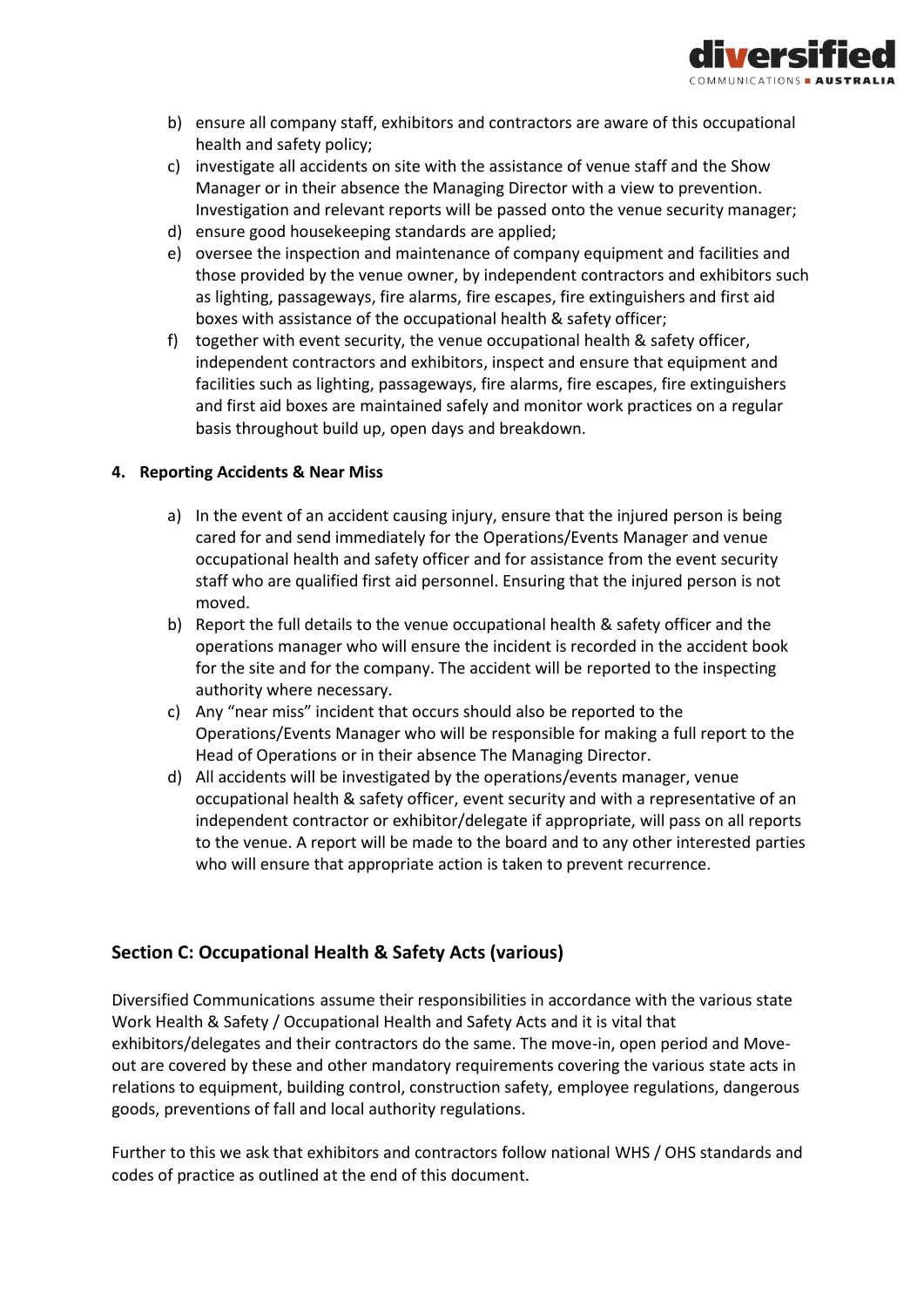

Further information and advice can be sought through the Diversified Communications Operations department.

## **Section D: Organisation and Responsibilities of the Exhibitor**

As organisers, it is Diversified Communications policy to manage all events in accordance with the above and make the event environment safe so far as is reasonably practicable. This section has been produced to provide exhibitors/delegates with clear, simple suggestions for understanding and implementing a suitable and sufficient safety management programme to comply with occupational health and safety procedures. To this effect, Diversified Communications has event medical and security facilities provided on site.

It is important that each Exhibitor:

- 1. Undertakes their own risk assessment
- 2. Obtains a suitable method statement from their principal contractors (This should be submitted with space only plans).
- 3. Completes and returns 'The Occupational Health and Safety Form' by the due date. The organisers have satisfied themselves that the shows own appointed and recommended contractors / suppliers are competent in the tasks required of them. The organisers have received and checked their risk assessments and safe working procedures are suitable and sufficient for the exhibition. Should an exhibitor wish to use the services of these appointed contractors, then the exhibitor at their discretion will not need to request these particular details.

The following are some of the principle areas which need to be considered and brought to the attention of staff, contractors and others associated with your event. This is not a comprehensive list but covers pertinent matters which require your thought and consideration, before and during your time on site, i.e.:

- a) The understanding of Fire and Emergency Procedures of the premises and the location of the event first aid centre. (All event security are first aid trained)
- b) The need to maintain gangways, as indicated on the floorplan throughout the exhibition, including move-in, Show Open and moveout situations.
- c) The need for operatives to wear suitable protective clothing relevant to their job which includes eye, hearing, foot and hand protection.
- d) Ensuring that portable electric tools are used with the minimum length of trailing leads and that such equipment is not left unattended with a live power supply to it.
- e) That forklifts are not used by anyone other than fully trained personnel.
- f) That chemicals and flammable liquids are, after use, removed from the venue by the user or, in exceptional circumstances, brought to the attention of the company cleaning department for safe and proper disposal. Such products must not be placed in general rubbish bins or skips.
- g) Any work area is maintained free from general waste materials which could present a hazard to operatives and others.
- h) That proper scaffolding is used during the construction of any buildings and structures within the Halls, safety features of the scaffolding are provided, as per laid down standards, and that any scaffold tower in use is properly stabilised and propped.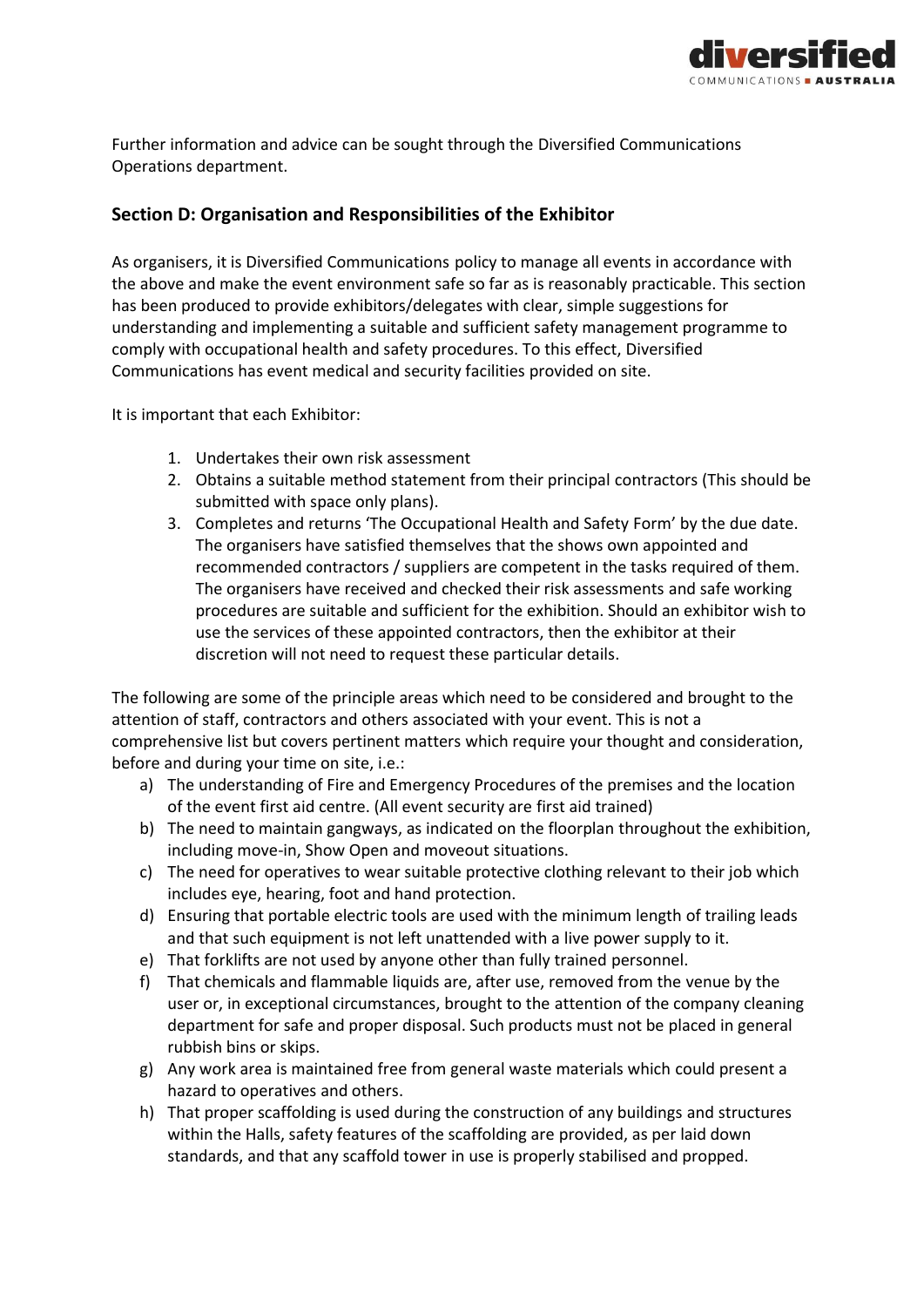

- i) That all overhead rigging work is carried out by properly trained operatives and that such persons have available to them the use of approved and tested safety harnesses and equipment and that restrictions on portable equipment etc, which may be carried and or used in such circumstances as over audience working is known to them and complied with.
- j) That all materials used for consumption or display comply with the venue and regulations and not less than acceptable standards of flammability.
- k) That all electrical work within the venue will be carried out by the organisers nominated contractor. Compliance with the relevant Electrical codes of practice and regulations is mandatory.
- l) A person must be appointed for your company who is responsible for all work health & safety / occupational health & safety matters on the stand.
- m) All personnel should operate in a positive manner to ensure occupational health & safety regulations are complied with.

The above list is not an exhaustive list. It is intended to ensure that a safe workplace is maintained and that exhibitors and events etc are run smoothly and safely. Exhibitor assistance in ensuring that all personnel involved with the exhibition or event are aware of their responsibilities in respect to occupational health & safety is essential to maintain a safe and successful environment.

We advise that each exhibitor should undertake a risk assessment prior to the exhibition, identifying the hazards present on-site and ways in which you will then minimise and control those hazards.

All exhibiting companies/participants are responsible for their staff, their contractors, subcontractors and visitors on and around their stand from the first day of move-in through to the last day of move-out.

Both space only and shell scheme exhibitors / participants must ensure that all individuals, companies, exhibits, special features and materials they bring to the Show, comply with the various state Occupational Health and Safety Acts to ensure that due thought and consideration is given to their own and others health, safety and welfare throughout the event and that their actions or inactions do not give rise to accidents, injuries or an unsafe working environment so far a is reasonably practicable.

Shell scheme exhibitors are also required to complete and return the Occupational Health and Safety declaration form. Space only exhibitors are advised, at the tender stage, to ask to see your principle contractors risk assessment specifically designed for the unique exhibition and event environment. Ask for their staff training record, accident statistics, take up references, proof of previous work standards, proof of Public Liability Insurance – in short satisfy yourself that your Contractors are reliable and competent. Space only exhibitors can best manage occupational health and safety on-site by appointing a representative from their own company to oversee every element of their exhibition stand construction – a 'Planning Supervisor' (or foreman) with specific responsibility for managing occupational health & safety – including the provision of proper information and instruction, training and supervision of all parties concerned throughout the Show. The planning supervisor will be responsible for undertaking a risk assessment and obtaining method statements from your contractors before move-in. Please note that if the planning supervisor will only be present during build up and breakdown, then a